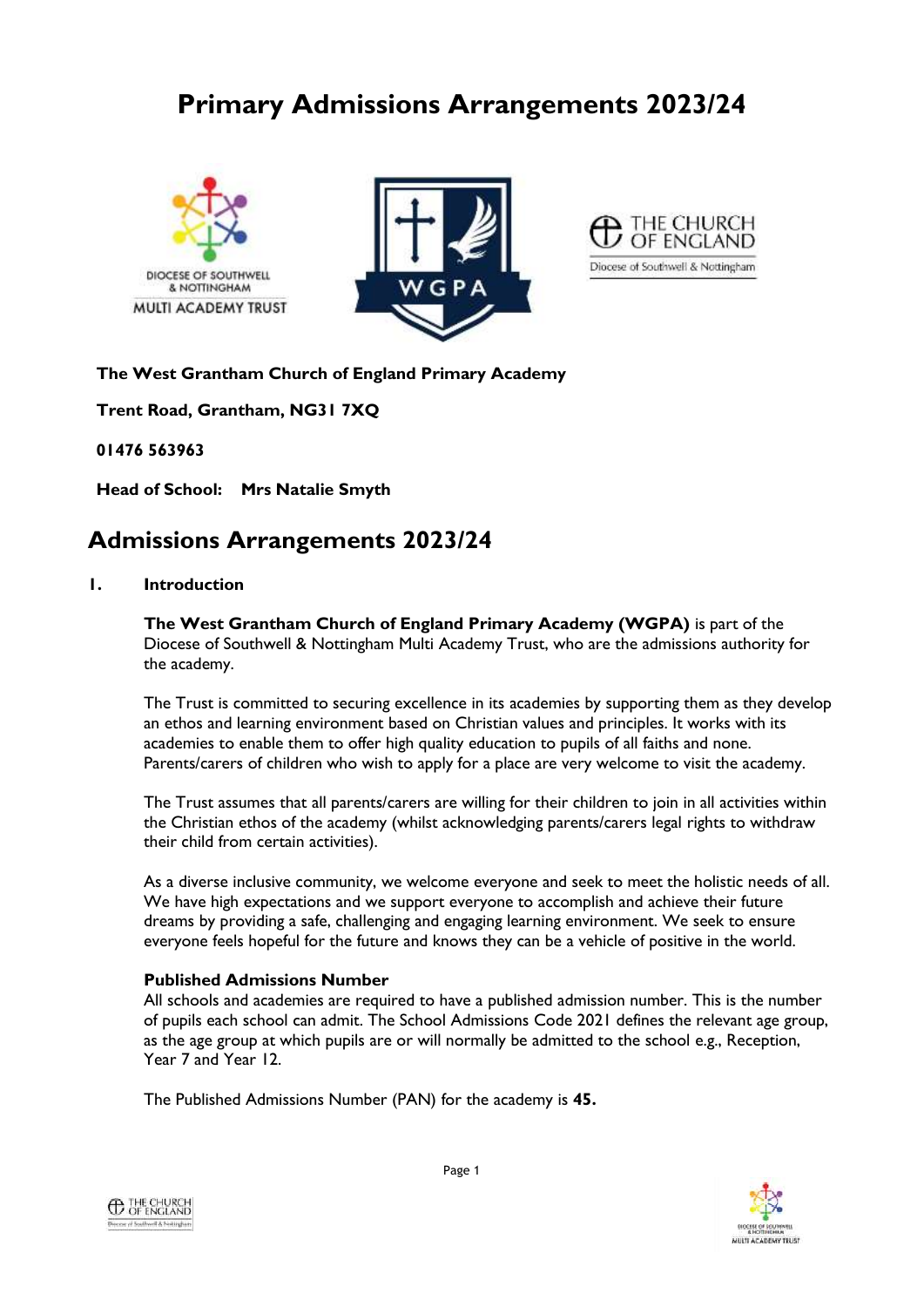# **2. Starting School**

#### 2.1 **Admission of children below compulsory school age and deferred entry to school.**

Compulsory school age is the term following a child's fifth birthday. All children can start school full time in reception in the September following their fourth birthday. However, parents can request that the date their child is admitted to school is deferred until later in the school year **2023-2024,** or until the term in which the child reaches compulsory school age within this year. The school year is also referred to as the 'academic year'.

Parents can request that their child takes up the place part-time until the child reaches compulsory school age within the **2023-2024** school year. Parents must ensure that they apply for a school place before the closing date of **15 January 2023** if they want their child to start in the reception class. The parents of a summer born child (born between 1 April and 31 August) may choose not to send that child to school until the September following their fifth birthday. Typically, this means their child will start school in year 1, forfeiting reception. If a parent wishes to delay their child's admission to school until compulsory school age, and wants their child to be admitted to reception, the parent must request that the child is admitted out of the normal age group – to reception rather than year 1. If the request is refused, the parent must decide whether to apply for a place in the normal age group, or to make an in-year application for admission to year 1 for the September following the child's fifth birthday.

#### 2.2 **Admission of children outside the normal age group**

Parents may seek a place for their child outside the normal age group, for example if the child is gifted and talented, has experienced ill health or is a summer born child wishing to start school in reception instead of year 1. This is not limited to applications for those starting school for the first time but includes children moving from infant to junior/primary schools and from primary to secondary schools.

Parents should submit a request in writing to the school as early as possible. The school will consider all requests and will make decisions based on the circumstances of each case and in the best interests of the child concerned. This will include taking account of the parent's views; information about the child's academic, social and emotional development; where relevant, the child's medical history and the views of a medical professional; whether they have previously been educated out of their normal age group; and whether they may naturally have fallen into a lower age group if it were not for being born prematurely.

When parents are told the decision about the year group to which the child should be admitted, they will also be given reasons for the decision. Where it is agreed that a child will be admitted out of the normal age group and, as a consequence of that decision, the child will be admitted to an intake age group (for example, reception), the home local authority must process the application as part of the main admissions round. Parents have a statutory right to appeal against the refusal of a place at a school for which they have applied. This right does not apply if they are offered a place at the school but it is not in their preferred age group.

# 2.3 **Early Years Provision**

Attendance at the academy's early years provision (Foundation 1) does not guarantee a place in reception (Foundation 2). Parents must make an application to the home Local Authority, as per the application process set out in section 3.

# **3. Application Process (normal admissions rounds)**

3.1 The academy participates in **Lincolnshire County Council's Co-ordinated Admissions Scheme** which processes admissions applications submitted at the **'normal time'** ie. starting



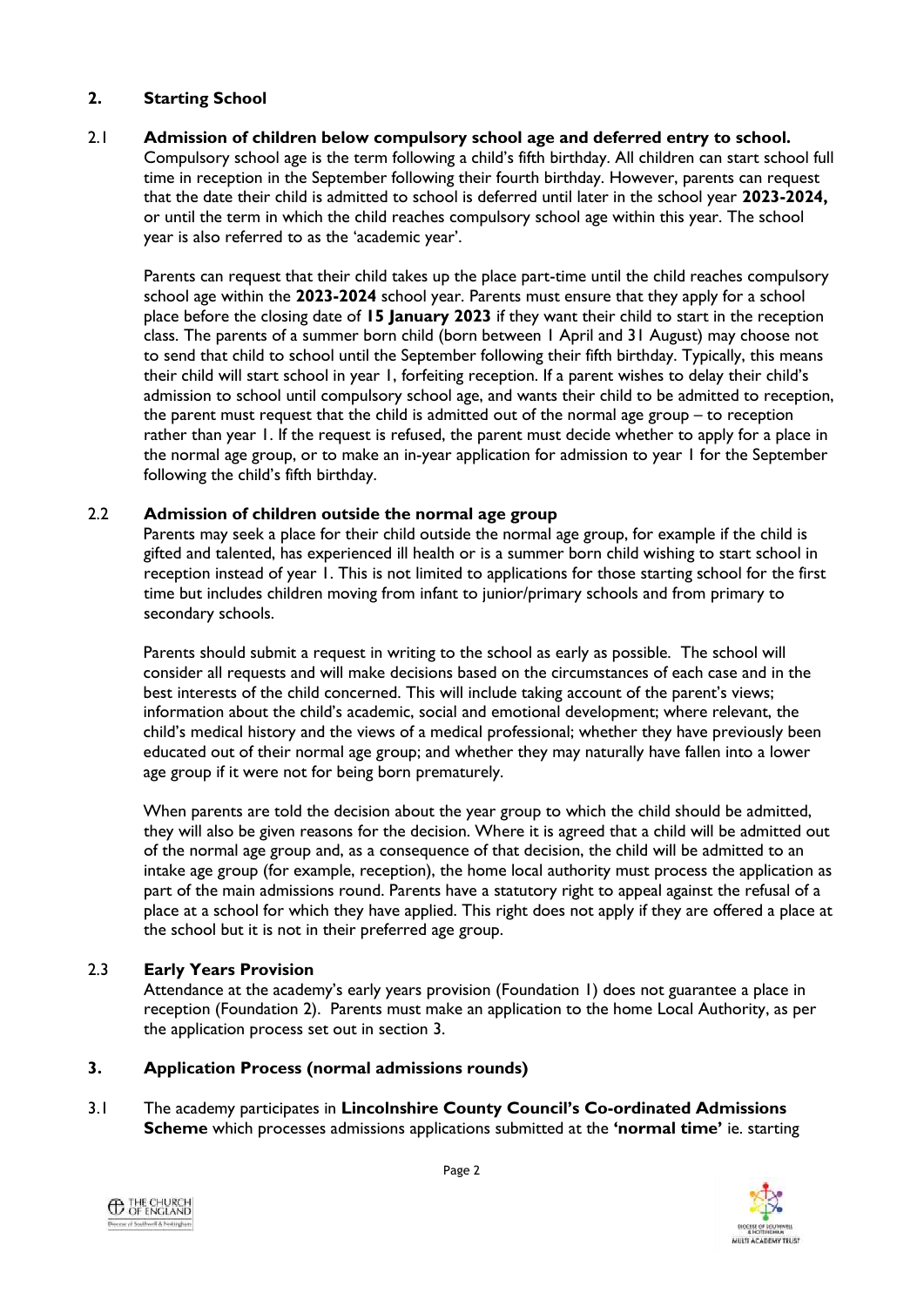primary school, moving to junior school, and moving to secondary school and all deadlines in this scheme should be adhered to by applicants.

All other admissions applications are known as **'in-year'** applications and follow a slightly different application process referred to in section 4.

3.2 Applications for admissions in the normal admission year (reception) must be made to the local authority where the child resides (the child's home local authority) by **15 January 2023.** Parents should apply using the **Local Authority Application Form**, to be returned online to their home Local Authority before the closing date. For Nottinghamshire residents this form can be found on the Lincolnshire County Council website at [www.lincolnshire.gov.uk/school-admissions.](http://www.lincolnshire.gov.uk/school-admissions.) Applications can also be made by completing a paper application form or by telephone on 01522 552222.

#### 3.3 **Ranking Applications**

In line with the Trust's 'Scheme of Delegation' the Local Governing Body (LGB) at the academy is responsible for applying the admissions oversubscription criteria (see section 5) to all applications and ranking them in priority order. Applicants will then be sent a decision by the home Local Authority on the offer day.

#### 3.4 **Infant Class Size Regulations**

Section 1 of the SSFA 1998 limits the size of an infant class to 30 pupils per school teacher. Parents should be aware that when the LGB is considering applications for places, they must keep to the 30 limit.

#### 3.5 **National Offer Day**

This is the day each year on which local authorities are required to send the offer of a school place to all parents in their area. For primary pupils, offers can only be communicated by the home local authority on 16 April 2023 or the next working day.

These dates are relevant to all on-time applications in the primary coordinated admissions rounds. If offer day falls on a non-working day, information will be sent on the next working day.

#### 3.6 **Late Applications (those received after the closing date)**

Late applications are considered after all on time applications have been processed and will be processed in-line with the Lincolnshire County Council Co-ordinated Admissions Scheme. Full details of which are available at [www.lincolnshire.gov.uk/school-admissions.](http://www.lincolnshire.gov.uk/school-admissions)

#### 3.7 **Waiting List**

Parents whose children are not offered a place will be placed on a waiting list which is maintained in partnership with Lincolnshire County Council until the end of the academic year. The position on a waiting list is decided by the oversubscription criteria. No reference is made to the date an application has been received or whether a parent has appealed against the decision. The waiting list is re-ranked every time there is a new application. If any applications are received that have a higher priority within the admission oversubscription criteria, these will be placed higher than applications that may have been on the list for some time. Being on a waiting list does not mean that a place will eventually become available. If a place becomes available, the place will be allocated to the child who is top of the waiting list at that time.

#### 3.8 **Right of Appeal**

Under the terms of the School Admissions Appeals Code 2012, if you apply for and are refused a place at **WGPA** you have the right to appeal.



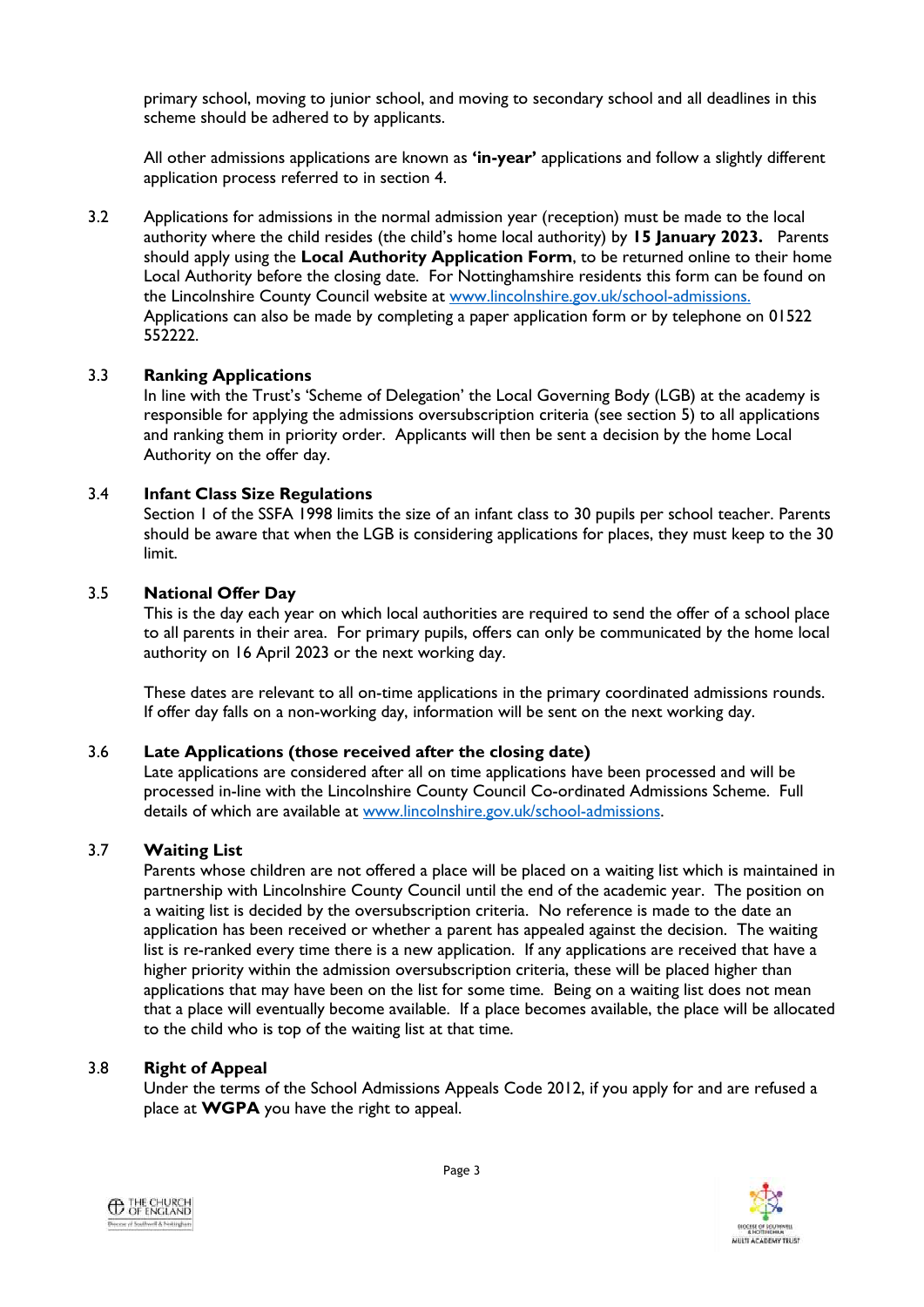In all cases where a place is refused at the academy, the applicant will be informed of their right of appeal to an independent panel. The decision of the independent panel is binding on all parties. Details of how to appeal a decision to refuse admission will be communicated to the applicant at the time of the refusal and will also be available on the academy website.

## 3.9 **Withdrawing an offer of a place**

An offer of a place may only be withdrawn if it has been offered in error, a parent has not responded within a reasonable period of time, or it is established that the offer was obtained through a fraudulent or intentionally misleading application.

# 3.10 **Fraudulent information**

Where an offer of a place is found to be based on fraudulent or intentionally misleading information provided on the application, and this effectively denied a place to a child with a higher priority for the place at the school, the offer of a place may be withdrawn.

Where the allocation has been withdrawn, the application will be reconsidered and the usual statutory right of appeal will be made available if a place is subsequently refused.

The academy will check the home address on any applications where there are doubts about the information provided.

# 3.11 **Repeat Applications**

Repeat applications to the academy will not be considered in the same school year unless there has been a significant and material change in the circumstances of the application or those of the academy. A significant and material change in circumstances is something that alters the decision already made.

#### **4. In-Year Admissions Applications**

- 4.1 Details of the application process for 'in year' admissions is on the Lincolnshire County Council website [www.lincolnshire.gov.uk/school-admissions](http://www.lincolnshire.gov.uk/school-admissions) and applications should be made directly to them. Parents can apply online, by telephone or by completing a paper application form. For transfer or application outside the normal admissions round the waiting list lasts until the end of the current academic year. It is maintained in strict 'admission criteria' order, irrespective of the date of application and is re-ranked every time there is a new application.
- 4.2 The academy also participates in **Lincolnshire County Council's Fair Access Protocol,** which includes the admission of vulnerable children in collaboration with the Local Authority. For full details please visit [www.lincolnshire.gov.uk/school-admissions.](http://www.lincolnshire.gov.uk/school-admissions)

# **5. The Academy's Admissions Arrangements**

5.1 If there are fewer applications than places available, for the year group applied for, then all applicants will be allocated a place. If the academy receives more applications than it has places for, then the following oversubscription criteria will be applied after places have been allocated to any pupils who have an **Education, Health and Care Plan** (EHCP) which names the school.

# 5.2 **Special Circumstances**

Children whose particular medical need, mobility support needs, special educational needs or social circumstances that are supported by written evidence from a doctor, social worker or other relevant professional at the time of the application will be considered by the academy. The information must demonstrate that WGPA is the only school/academy which can cater for the child's particular needs.



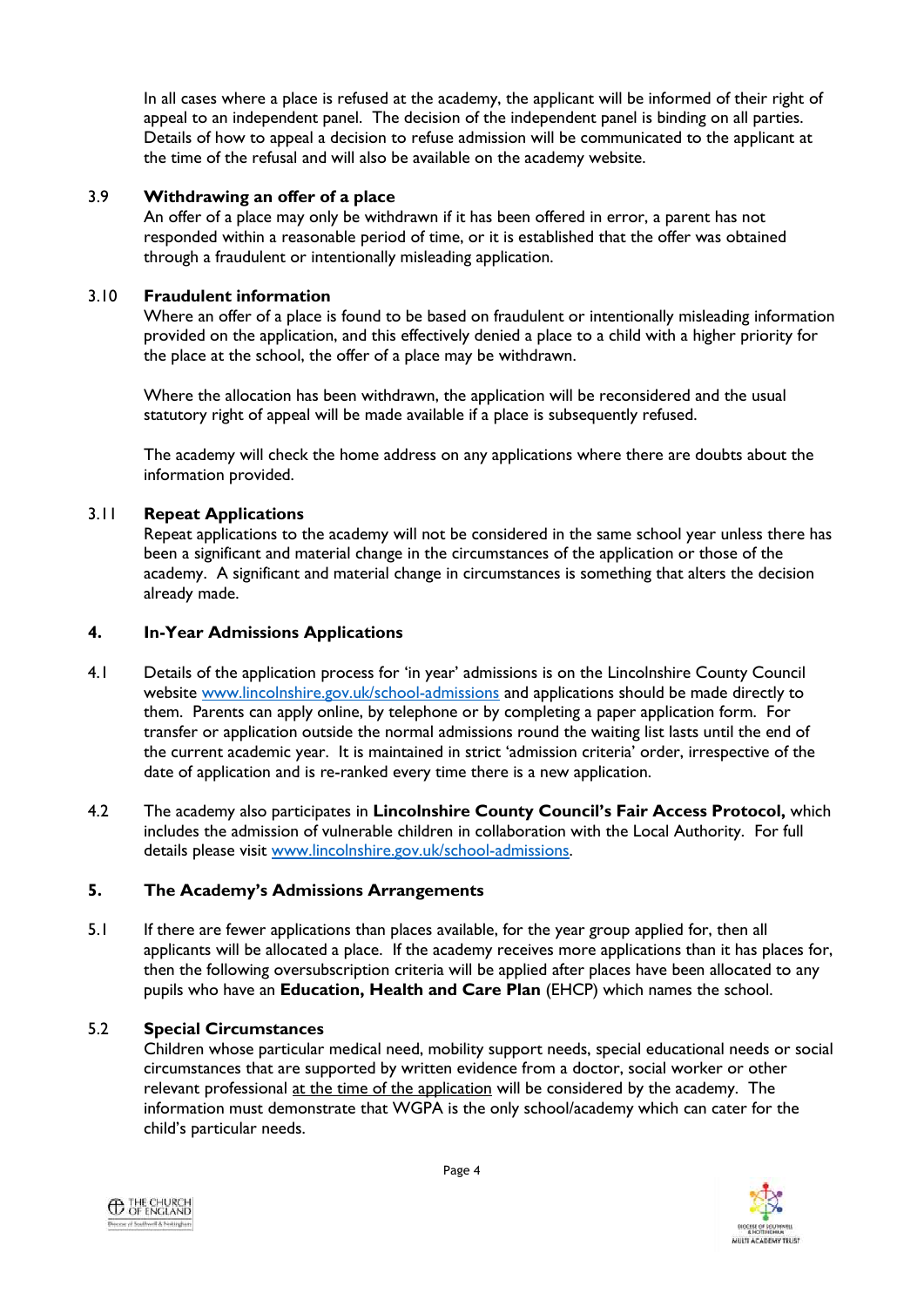# 5.3 **Oversubscription Criteria**

The first criterion represents the group of children most likely to get a place at the school. The last criterion represents the group of children least likely to get a place.

- a) Children looked after by a local authority and all previously looked after children, including those children who appear (to the admission authority) to have been in state care outside of England and ceased to be in state care as a result of being adopted
- b) Children who have siblings on roll at the time of application.
- c) Children who have medical or social grounds supported by appropriate professional evidence, for example a letter from a doctor or social worker.
- d) The distance from the home to the academy, priority will be given to the child living closest to the academy.

#### 5.4 **Distance Measurement**

In the event of oversubscription, within all but the first criterion, preference will be given to children who live nearest to the academy as the crow flies (by straight line). Distances are measured from the main administrative point at the school campus to an address point (using eastings and northings as defined by Ordnance Survey) to the child's home using Lincolnshire County Council's computerised distance measuring software.

#### 5.5 **Tie Breaker**

. Where two or more applicants are equal in all respects and it is therefore not possible to differentiate between them, a method of random allocation will be used to allocate places supervised by someone independent of the academy.

#### 5.6 **Multiple Births**

Where one child of a multiple birth can be admitted otherwise than as an excepted pupil the other child/children will also be admitted. In the case of infant class size, the additional sibling(s) would be an "excepted pupil or pupils."

#### 5.7 **UK Service Personnel**

For families of UK service personnel with a confirmed posting to the area, or crown servants returning to live in the area from overseas, the Directors will:

- Process an application in advance of the family arriving in the area provided it is accompanied by an official letter that declares a relocation date and a Unit postal address, intended address or quartering area address to use when considering the application against the school's oversubscription criteria.
- Accept a Unit postal address or quartering area address for admissions purposes for a service child, where another address is not available or where the parent requests this.

The governors will not refuse a service child a place because the family does not have an intended address or does not yet live in the area.

Evidence of an intended address will be required such as tenancy agreement, or mortgage statement. Please contact the school for more details.

For late co-ordinated applications and in year applications supported by the appropriate military documentation, we will aim to remove any disadvantage to UK service personnel (UK Armed Forces). The governors will consider whether:

- An application from that address would normally succeed in an oversubscribed year
- There is any child on the reserve list with higher priority under the oversubscription criteria



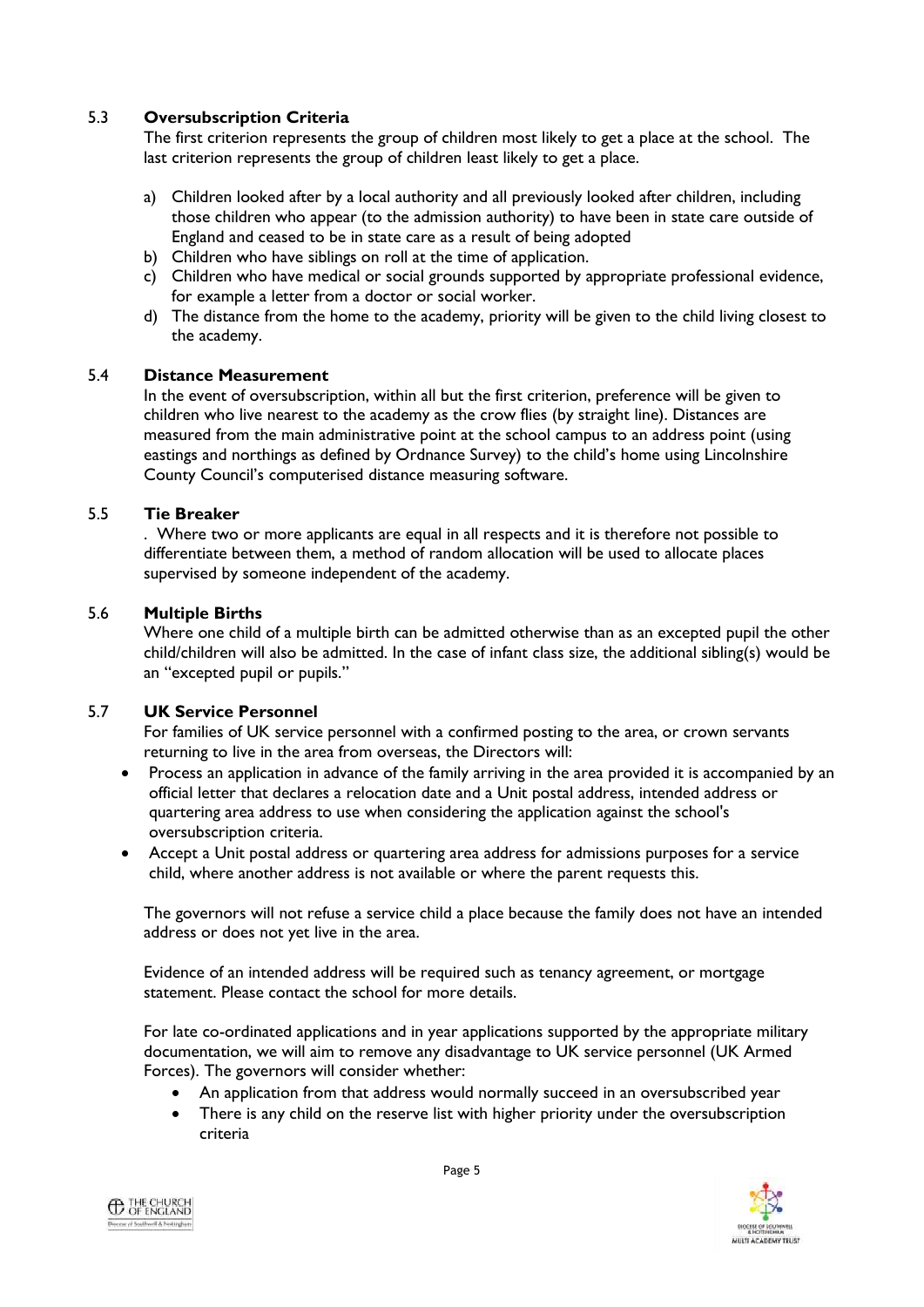The prejudice from admitting an extra child would be excessive.

The governors have discretion to admit in these circumstances if they wish but are not obliged to do so. If a place is refused, parents will be informed of the statutory right of appeal.

# **6. Definitions**

# 6.1 **Looked after and previously looked after children.**

The School Admissions Code 2021 states that all admission authorities must give highest priority to this group of children and provides the following definition:

A looked after child is a child who is (a) in the care of a local authority, or (b) being provided with accommodation by a local authority in the exercise of their social services functions in accordance with section 22(1) of the Children Act 1989 at the time of making an application to a school. Previously looked after children are children who were looked after but ceased to be so because they were adopted (or became subject to a residence order or special guardianship order). This includes children who were adopted under the Adoption Act 1976 and children who were adopted under section 46 of the Adoption and Children Act 2002. Child arrangements orders are defined in section 8 of the Children Act 1989, as amended by section 12 of the Children and Families Act 2014. Child arrangements orders replace residence orders and any residence order in force prior to 22 April 2014 is deemed to be a child arrangements order. Section 14A of the Children Act 1989 defines a 'special guardianship order' as an order appointing one or more individuals to be a child's special guardian (or special guardians).

An adoption order is an order under Section 46 of the Adoption and Children Act 2002. A residence order and child arrangements order is an order settling the arrangements to be made as to the person with whom the child is to live under Section 8 of the Children Act 1989. Section 14A of the Children Act 1989 defines a "special guardianship order" as an order appointing one or more individuals to be a child's special guardian (or special guardians).

1.7 of the Schools Admissions Code 2021 provides a definition of IAPLAC and the new DfE guidance for admission of IAPLAC offers the following:-

"To be eligible for IAPLAC priority, the child must appear (to the admission authority) to have been in state care outside of England (in the care of or accommodated by a public authority, a religious organisation, or any other provider of care whose sole or main purpose is to benefit society) and ceased to be in state care as a result of being adopted."

# 6.2 **Home address**

The child's place of residence is taken to be the parental home, other than in the case of children fostered by a local authority, and private fostering where either the parental address or that of the foster parent may be used. If a child's parents live at separate addresses, the address where the child permanently spends at least three 'school' nights (Sunday, Monday, Tuesday, Wednesday, or Thursday) will be taken to be the place of residence.

Evidence that a child's place of residence is permanent may also be sought and this should prove that a child lived at the address at the time of the application. Informal arrangements between parents will not be taken into consideration.

# 6.3 **Parent**

- The mother of the child.
- The father of the child where he was married to the mother either when the child was born or at a later date.



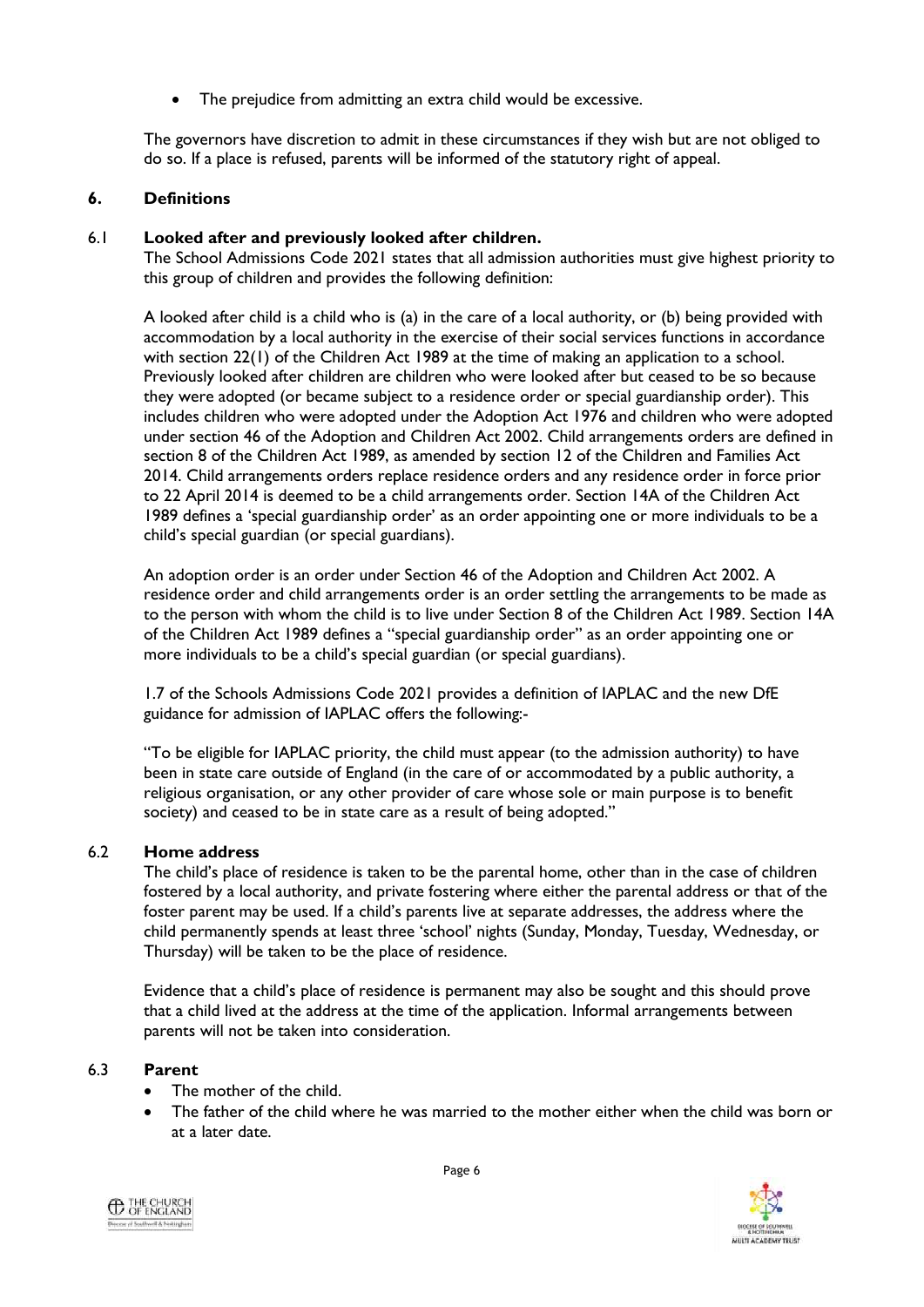- The father of the child if (since 1 December 2003) he was registered as the father on the birth certificate.
- An adoptive parent.
- Any other person who has acquired 'parental responsibility' through the courts; evidence of this may be required.

The person making the application must hold parental responsibility. If those with parental responsibility are unable to agree on the preferences received by the academy, it may be necessary for parents to obtain further legal advice. The academy will continue to process an application unless legal documentation is provided that states an application cannot be processed. In cases where multiple applications are received for the same child, the academy will establish where the child lives for the majority of the time.

# 6.4 **Sibling (brother or sister)**

- Brothers and/or sisters who share the same parent(s).
- A half-brother, half-sister or legally adopted child living at the same address
- A child looked after by the local authority placed in a foster family with other school aged children
- A stepchild or children who are not related but live as a family unit, where parents both live at the same address as the child.

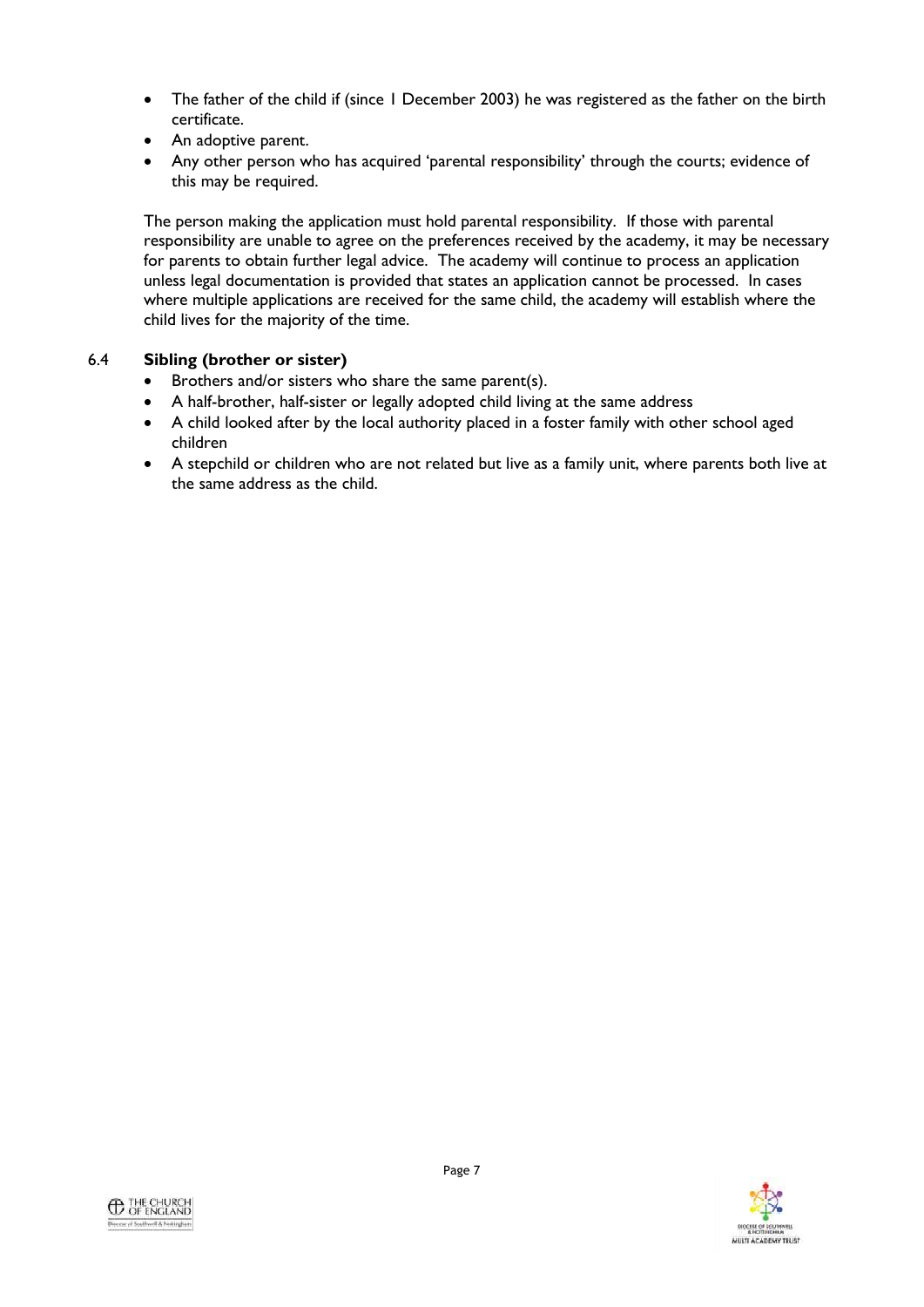# **THE WEST GRANTHAM CHURCH OF ENGLAND PRIMARY – NURSERY**

All decisions regarding the admission of children into the nursery are made with reference to this policy.

The Nursery class is part of The West Grantham Church of England Primary Academy providing education for 3 and 4 year olds. The maximum number of children that can be admitted is 26 in each morning session and 26 in each afternoon session. If a child is eligible for 30 hours funding, they can attend both sessions. Session times are 8.30am to 11.30am and 12.00pm to 3.00pm.

The academy anticipates that there may be occasions when we are unable to offer places to all parents wishing their child to attend the Nursery. It is unfortunate when this occurs, but the Nursery has a set limit beyond which it cannot function efficiently, child/teacher ratios will become unacceptable and the Nursery may not comply with various Health and Safety Regulations. It is likely in the future that this situation will arise more frequently, so in order to allocate places on a fair basis to all, we have formalised the admissions procedure and clearly defined the method of prioritising in the event of over subscription.

The Academy places no constraints on who may apply for entrance to Nursery, all applications will be considered and processed in accordance with the guidelines in this document. Children will be admitted without reference to ability or aptitude.

All children are funded by the Government. The Academy makes no charge in relation to the free entitlement to 15 hours of Nursery provision. In order to qualify for entry into a Nursery class children must have reached the age of three by the 31 August in that year.

It is vital that applications are made as early as possible in order that the Academy can process them and let parents know where they stand well before their son or daughter is due to start Nursery. If we are unable to offer a place this will ensure that parents have time to make alternative arrangements. We therefore will not prioritise any late applications until all timely applications have been offered a place and decided to accept or reject it.

Applications must be made using the application form available from the academy office. This will ensure that the academy has all the necessary information.

The sequence of events will be as follows:

- 1. Application forms received by the nursery, registered and dated by 31 January (Application submission date) before the September they are due to start Nursery.
- 2. At the beginning of February prior to the September of admission a place will be offered to all children meeting the priority criteria, up to 26 places (in each session).
- 3. Acceptance of a place is open for 10 working days.

The Academy would naturally welcome being kept up to date regarding any changes in circumstances (for example an impending move from the area or decision to go to another school) in order that we can be as fair as possible to others on the waiting list.

If an offer is made the applicant is to confirm, within 10 working days of the date of the offer being made that they wish to take up the place. In the event of over subscription, in fairness to those on the waiting list, the nursery must know quickly how many places will be taken so that spare places can be offered to others. We would not expect applicants to hold more than one nursery offer.



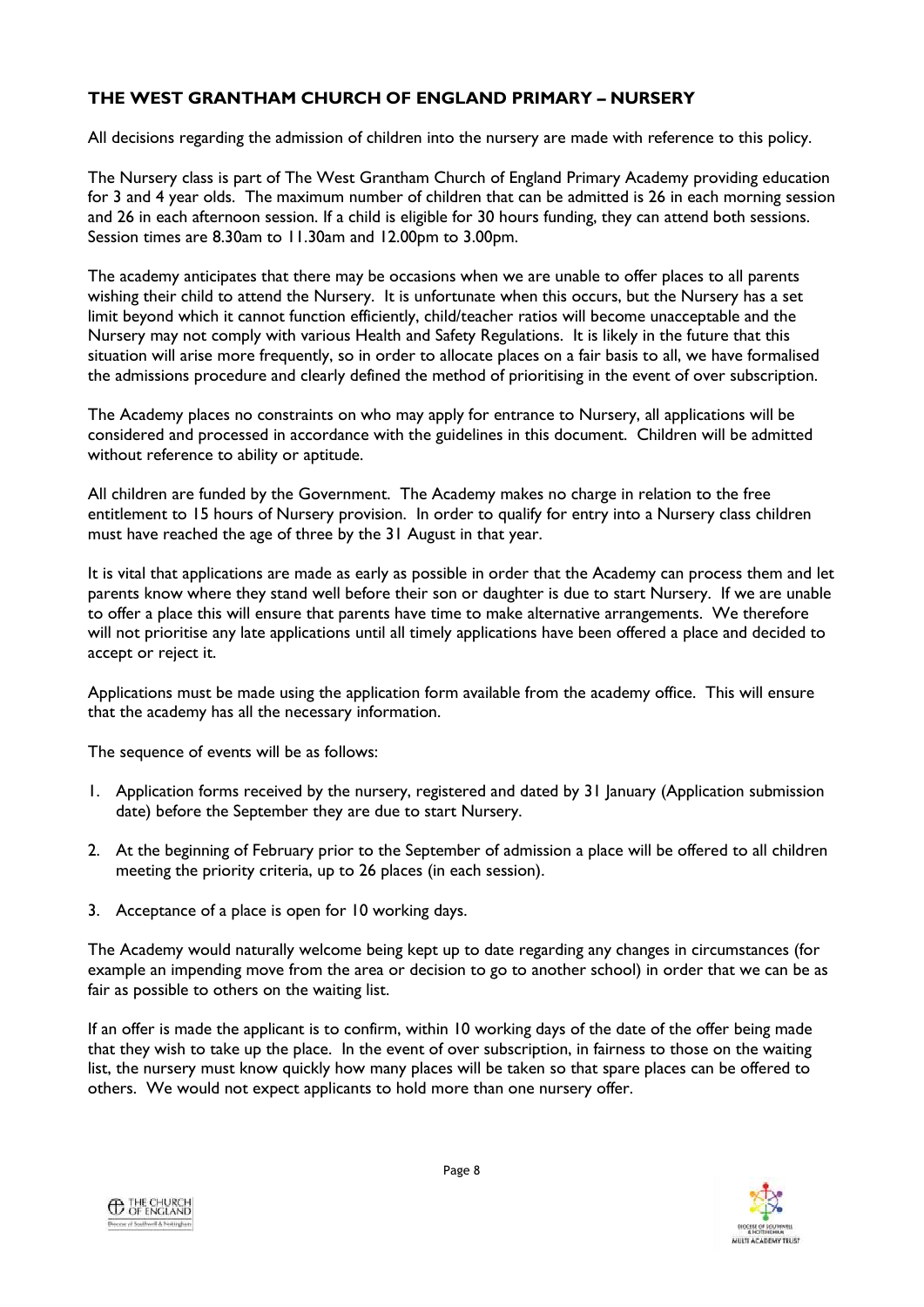If we do not receive a reply to the offer we will have to consider this a rejection of the place. We will of course attempt to contact applicants before doing this. It must be noted that, due to funding arrangements, only applications from parents who wish to take up all five morning or afternoon sessions can be accepted.

# **APPLICATION CRITERIA**

Before allocating places the academy will first meet its statutory duty to children with a statement of Special Educational Need or an Education, Health Care Plan which names the school.

Where applications for admission exceed the published admissions number, the oversubscription criteria will be applied in the order set out below. Criteria marked with numbers in brackets are explained separately in the definition and notes section.

- a) The child is in the care of the local authority or had previously been in care, including those children who appear to have been in site care outside of England and ceased to be in state care as a result of being adopted. (1)
- b) Children who have siblings on roll at the time of application. (2)
- c) Children who have medical or social grounds supported by appropriate professional evidence, for example a letter from a doctor or social worker.
- d) The distance from the home to the nursery, priority will be given to the child living closest to the nursery, as defined in note 3. (3)

If the distance is not sufficient to distinguish between two or more applicants for the last remaining place then a lottery will be drawn by an independent person, not employed by the Academy or working in the Local Authority of Children's Service Directorate.

#### **DEFINITIONS**

- 1. A child in the care of the local authority is provided with accommodation by them in accordance with section 22 of the Children's Act 1989, at the time of application. This includes any child that has previously been in care and who is now adopted or who is subject to a residence order or special guardianship order. A child is regarded as having been in state care outside of England if they were in the care of or were accommodated by a public authority, a religious organisation, or any other provider of care whose sole or main purpose is to benefit society.
- 2. A full brother or sister, whether or not resident in the same household. Another child normally living for the majority of term time in the same household, where an adult in the household has parental responsibility as defined by the Children Act 1989. Or any other child in the household where an adult in the household is defined as a parent for the purposes of Section 576 of the Education Act 1996.

Twins and other siblings from a multiple birth. In these cases all the children will be considered together as one application. If one or more can be admitted within the published admission number the nursery will go above its admission number as necessary to admit all the children, unless this would make the class too large.

Brothers and sisters in the same year group – where there is only one place available in the nursery the children will be considered together as one application. The nursery will go above its admission number as necessary to admit all the children, except in cases where the class becomes too large.

3. The nearest address to the nursery is found by measuring the distance from your home address to the nursery by driving distance along public highways. We do not measure to any other nurseries. Distance is measured electronically along public highways using the post office address point of the home to the post office address point of the school.